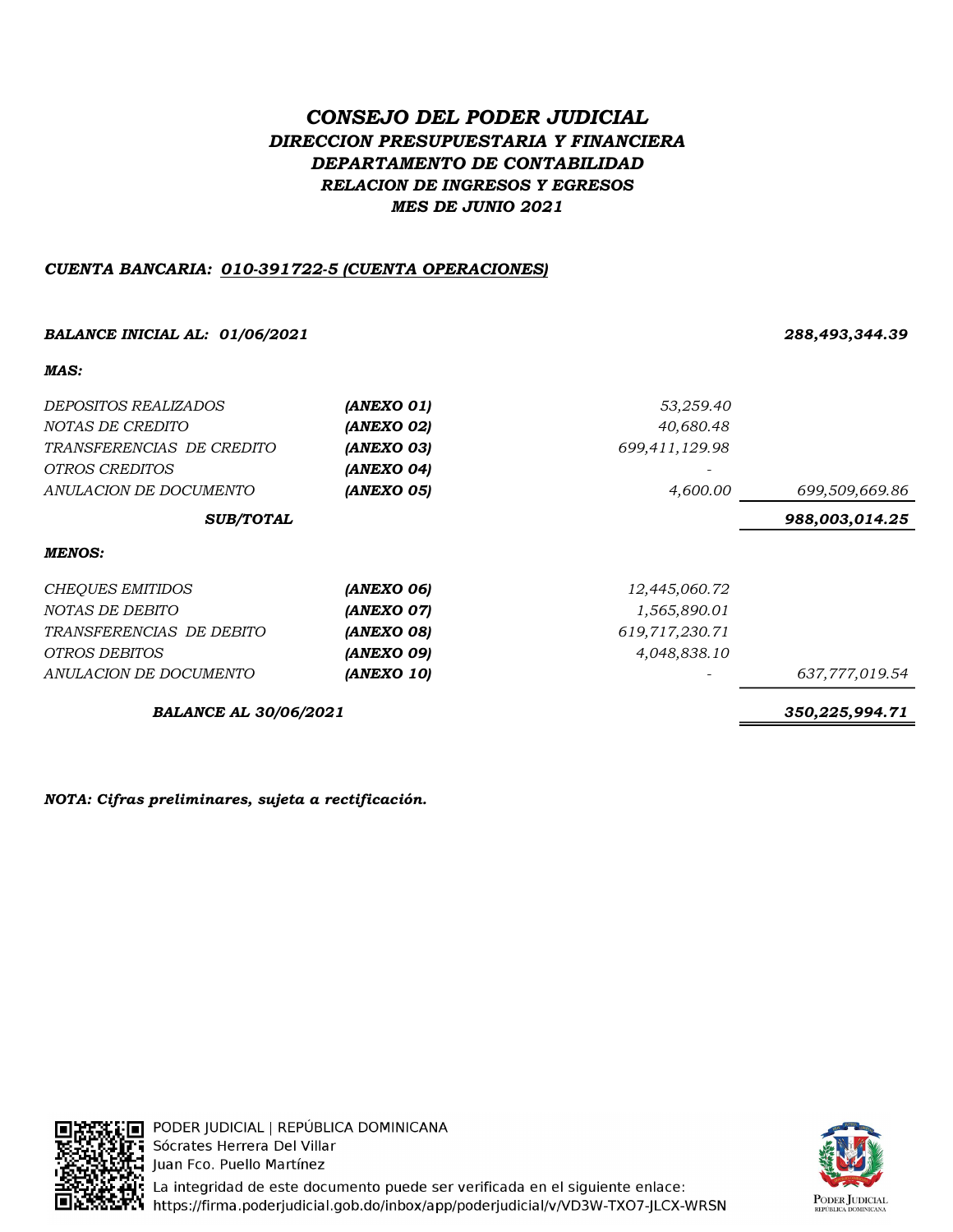# MES DE JUNIO 2021 CONSEJO DEL PODER JUDICIAL DIRECCION PRESUPUESTARIA Y FINANCIERA DEPARTAMENTO DE CONTABILIDAD RELACION DE INGRESOS Y EGRESOS

ANEXO 01

## RELACION DEPOSITOS REALIZADOS MES DE JUNIO 2021

| <i>FECHA</i> | NUM.  | <b>DESCRIPCION</b>                                                 | <b>VALOR RD\$</b> |
|--------------|-------|--------------------------------------------------------------------|-------------------|
| 01/06/2021   | 12732 | PAGO DIETA POR PARTE DEL SR. ULISES MEDRANO                        | 1,600.00          |
| 02/06/2021   | 12733 | DESC. SEGURO MEDICO A EMPLS. SALIENTES                             | 12,201.00         |
| 02/06/2021   | 12734 | REPOSICION CARNET ALGUACILES ORDINARIOS, FACT. NOS. 16607 Y 16609  | 400.00            |
| 04/06/2021   | 12735 | FOTOCOPIAS TIRADAS EN EL P.I. DE LAS CORTES DE APEL. D.N.          | 4,609.40          |
| 07/06/2021   | 12736 | REEMBOLSO PAGO CENA POR NO CORRESPONDERLE AL SR. HIPOLITO MEJIA,   | 600.00            |
| 08/06/2021   | 12737 | REEMBOLSO POR NO CORRESPONDERLE EL DESAYUNO A HIPOLITO MEJIA CAJ   | 400.00            |
| 09/06/2021   | 12738 | REPOSICION CARNET, FACT. NO.16631.                                 | 200.00            |
| 09/06/2021   | 12739 | DEVOLUCION VALORES POR NO CORRESPONDERLE A MARLENE R. SUAREZ Y     | 4,800.00          |
| 09/06/2021   | 12740 | CKS. CERT. DE GER. O DE ADM. A NOMBRE DE ORG. GUBERNAMENTALES, FAC | 1,750.00          |
| 10/06/2021   | 12741 | REPOSICION CARNET, FACT. NO.16636.                                 | 200.00            |
| 11/06/2021   | 12742 | DEVOLUCION VALORES POR NO CORRESPONDERLE A KENLUIS BATISTA PEREZ   | 900.00            |
| 15/06/2021   | 12743 | DEVOLUCION VALORES POR PARTE DE FRANCISCO GARCIA POR VIAJE NO REA  | 4,800.00          |
| 16/06/2021   | 12744 | REPOSICION CARNETS, FACT. NOS.16641 Y 16643.                       | 400.00            |
| 16/06/2021   | 12745 | DEVOLUCION DIETA POR NO CORRESPONDERLE A JOEL GONZALEZ             | 800.00            |
| 17/06/2021   | 12746 | REPOSICION CARNET, FACT. NO.16646                                  | 100.00            |
| 18/06/2021   | 12747 | REPOSICION CARNET, FACT. NOS.16647 Y 16648.                        | 400.00            |
| 22/06/2021   | 12748 | DESC. SEGURO MEDICO EMPLEADOS SALIENTES, S/CKS. NOS.127064 Y 12700 | 7,620.00          |
| 23/06/2021   | 12749 | REEMBOLSO POR CENA OUE NO LE CORRESPONDIA A LUIS CARVAJAL          | 600.00            |
| 24/06/2021   | 12750 | DESC. SEGURO MEDICO HIJOS MAYORES DE 21 AÑOS Y SEGURO PLATINIUM    | 10,379.00         |
| 28/06/2021   | 12751 | REPOSICION CARNET EXTRAVIADO A INTERPRETE JUDICIAL                 | 300.00            |
| 30/06/2021   | 12752 | REPOSICION CARNET, FACT. NO.16667.                                 | 200.00            |
|              |       | TOTAL RD\$                                                         | 53,259.40         |

#### ANEXO 02

## MES DE JUNIO 2021 RELACION NOTAS DE CREDITO

| <b>FECHA</b>      | NUM.  | <b>DESCRIPCION</b>                                      | VALOR RD\$ |
|-------------------|-------|---------------------------------------------------------|------------|
| <i>30/06/2021</i> | 88470 | CARGO POR TRANSF. 6052 ACH A CONTAINER TRAILER SERVICES | 40.680.00  |
| <i>30/06/2021</i> | 88471 | CARGO POR DIFERENCIA EN PAGO T/D6064 VARIACION DE TASA  | 0.48       |
|                   |       | TOTAL RD\$                                              | 40.680.48  |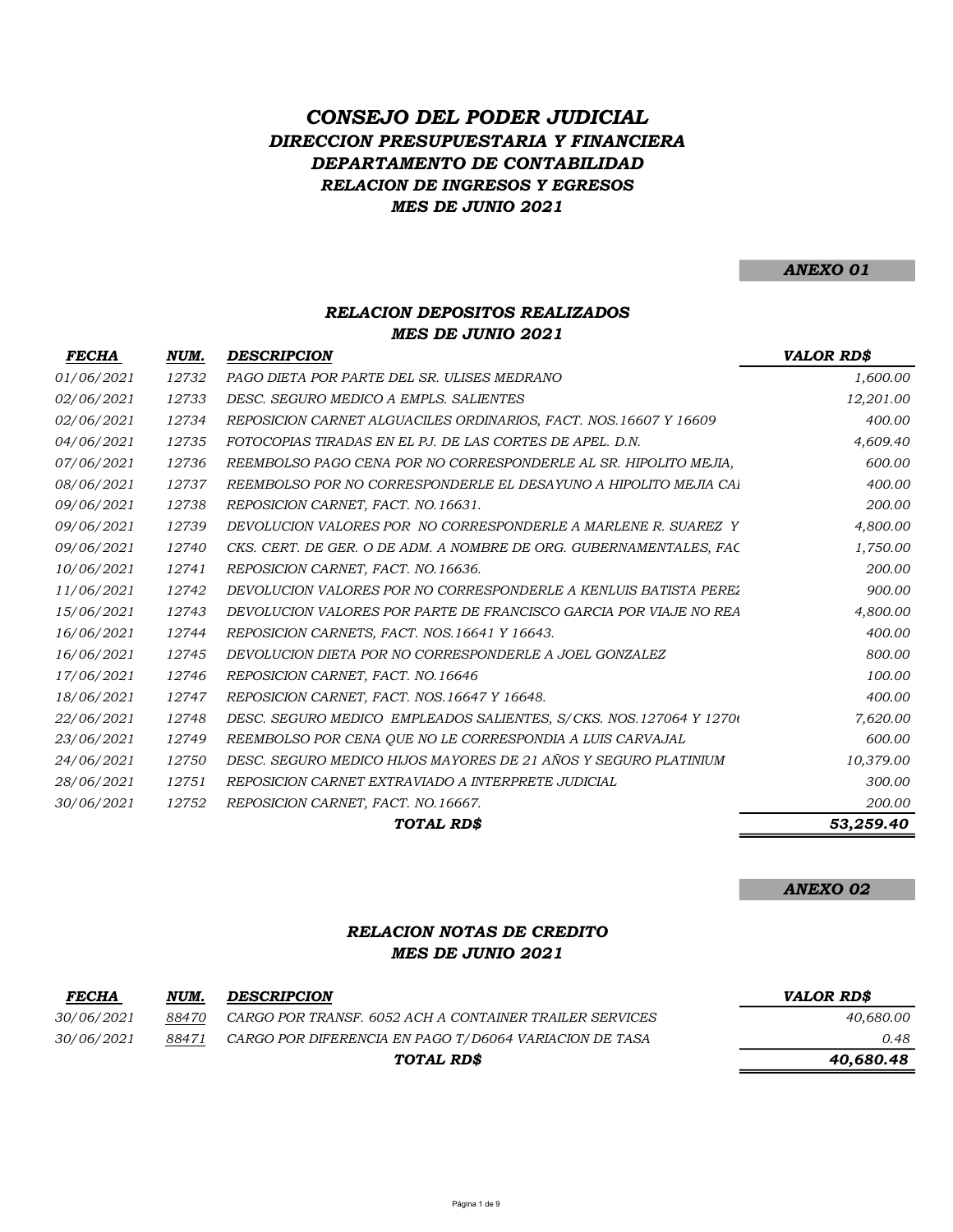## RELACION TRANSFERENCIA DE CREDITO MES DE JUNIO 2021

| <b>FECHA</b> | NUM. | <b>DESCRIPCION</b>                                                 | <b>VALOR RD\$</b> |
|--------------|------|--------------------------------------------------------------------|-------------------|
| 11/06/2021   | 1153 | PAGO ALQUILER LOCAL PAL. JUST. MARZO 2021                          | 50,000.00         |
| 11/06/2021   | 1154 | ELECTRICIDAD Y COMBUSTIBLE 14-4 AL 11-5-2021.                      | 24,797.71         |
| 15/06/2021   | 1155 | TRASFERENCIA DE FONDOS POR ASIGNACION PRESUPUESTARIA               | 680, 882, 821. 83 |
| 21/06/2021   | 1156 | PAGO APORTE SERVICIO DE SEGURIDAD EDIF. SCJ                        | 149,795.00        |
| 21/06/2021   | 1157 | PAGO DESC. RET. SEGURO MEDICO NOMINA ELECTRONICA SUELDOS           | 4,741,615.32      |
| 21/06/2021   | 1158 | PAGO DESC. RET. SEGURO MEDICO NOMINA ELECT. JCES PENSIONADOS       | 56,941.20         |
| 21/06/2021   | 1159 | PAGO DESC. SEGURO MEDICO NOMINA ELECT. PERSONAL                    | 5,250.00          |
| 21/06/2021   | 1160 | PAGO APORTE SERVICIO DE SEGURIDAD EDIF. SCJ                        | 149,795.00        |
| 21/06/2021   | 1161 | PAGO APORTE SERVICIO DE SEGURIDAD EDIF. SCJ                        | 149,795.00        |
| 21/06/2021   | 1162 | PAGO APORTE SERVICIO DE SEGURIDAD EDIF. SCJ                        | 149,795.00        |
| 21/06/2021   | 1163 | PAGO APORTE SERVICIO DE SEGURIDAD EDIF. SCJ                        | 149,795.00        |
| 21/06/2021   | 1164 | PAGO REEMBOLSO SEGURO MEDICO CORRESPONDIENTE AL MES DE JUNIO 20    | 353,045.00        |
| 21/06/2021   | 1165 | PAGO CORRESPONDIENTE A DEUDA POR SEGURO MEDICO                     | 1,193.21          |
| 22/06/2021   | 1166 | PAGO REEMBOLSO SEGURO MEDICO DE EMPLEADOS                          | 242,478.83        |
| 22/06/2021   | 1167 | TRANSFERENCIA D/F 18-06-2021.PAGO REEMBOLSO POR SERVICIOS DE SEGU  | 742,566.67        |
| 28/06/2021   | 1168 | PAGO REEMBOLSO SEGURO MEDICO EMPLEADOS, PROGENITORES E HIJOS M/    | 173,165.00        |
| 29/06/2021   | 1169 | PAGO REEMBOLSO SEGURO MEDICO JUNIO 2021. RETENCION                 | 22,296.00         |
| 29/06/2021   | 1170 | PAGO REEMBOLSO POR SEGURO DENTAL MES DE FEBRERO 2021.              | 6,269.59          |
| 29/06/2021   | 1171 | PAGO REEMBOLSO POR SERVICIO DE ELECTRICIDAD RI                     | 2,381,191.88      |
| 29/06/2021   | 1172 | PAGO REEMBOLSO POR SERVICIO DE ELECTRICIDAD JURISDICCIÓN INMOBILIA | 2,443,676.14      |
| 29/06/2021   | 1173 | PAGO REEMBOLSO SERVICIO DE SEGURIDAD EDIFICIO R.I.                 | 2,562,000.00      |
| 30/06/2021   | 1174 | TRANSFERENCIA ENTRE CUENTA DE LA CUENTA DEL FONDO A LA CUENTA DE   | 3,972,846.60      |
|              |      | TOTAL RD\$                                                         | 699.411.129.98    |

#### ANEXO 04

- 1990 - 1990 - 1990 - 1990 - 1990 - 1990 - 1990 - 1990 - 1990 - 1990 - 1990 - 1990 - 1990 - 1990 - 1990 - 19<br>1991 - 1990 - 1990 - 1990 - 1990 - 1990 - 1990 - 1990 - 1990 - 1990 - 1990 - 1990 - 1990 - 1990 - 1990 - 1990 - 1990 - 1990 - 1990 - 1990 - 1990 - 1990 - 1990 - 1990 - 1990 - 1990 - 1990 - 1990 - 1990 - 1990 - 1990 - 19<br>1991 - 1990 - 1990 - 1990 - 1990 - 1990 - 1990 - 1990 - 1990 - 1990 - 1990 - 1990 - 1990 - 1990 - 1990 - 1990

## RELACION OTROS CREDITOS MES DE JUNIO 2021

FECHA NUM. VALOR RD\$ DESCRIPCION

TOTAL RD\$

|                   |       |                                                             | ANEXO 05          |
|-------------------|-------|-------------------------------------------------------------|-------------------|
|                   |       | <b>RELACION ANULACION DE DOCUMENTO</b><br>MES DE JUNIO 2021 |                   |
| <b>FECHA</b>      | NUM.  | <b>DESCRIPCION</b>                                          | <b>VALOR RD\$</b> |
| 30/06/2021        | 88768 | MARIA FRANCISCA ALCANTARA                                   | 1,000.00          |
| <i>30/06/2021</i> | 89338 | LEDA MARIA FELIZ                                            | 3,600.00          |
|                   |       | TOTAL RD\$                                                  | 4,600.00          |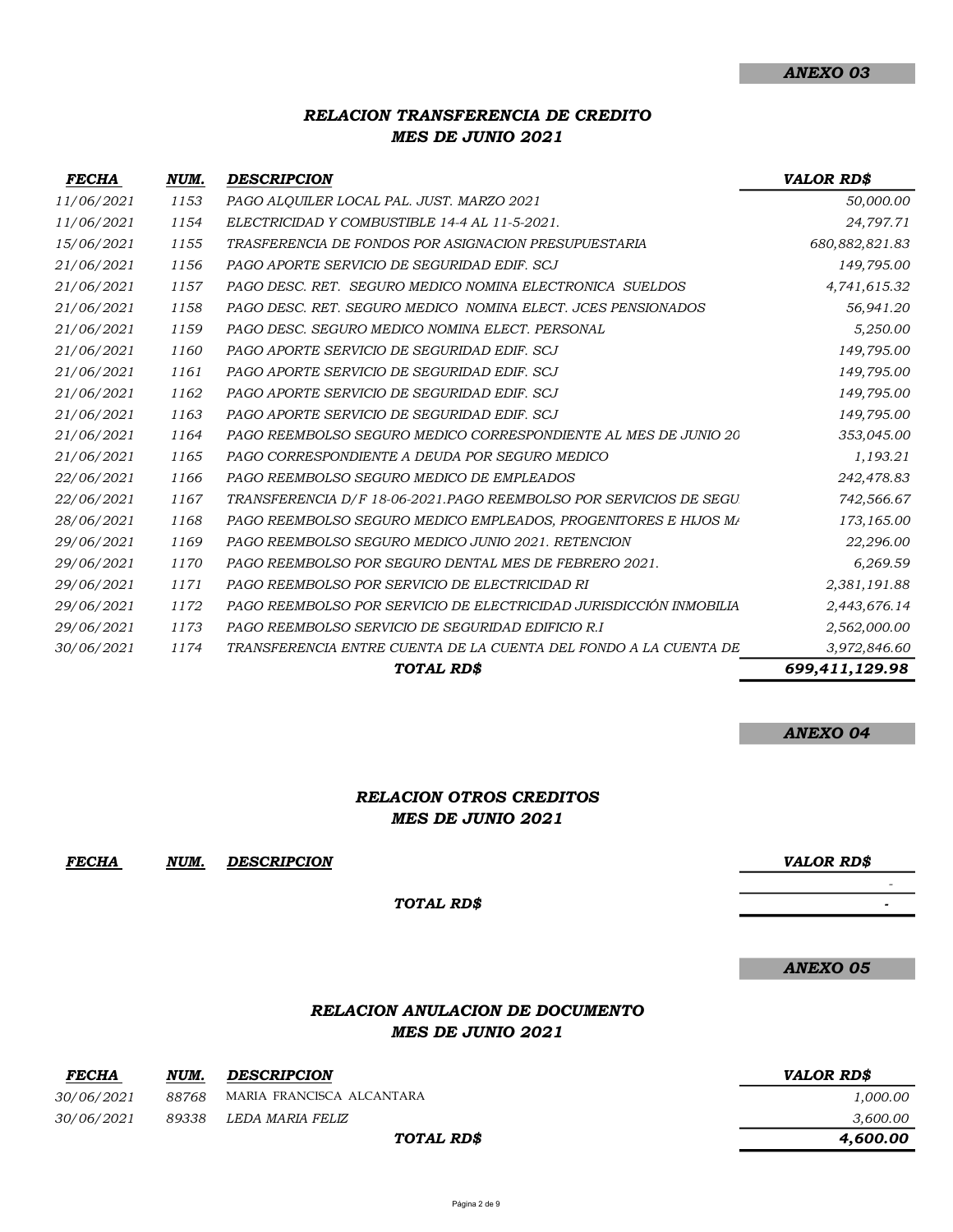# MES DE JUNIO 2021 RELACION DE CHEQUES EMITIDOS

| <b>FECHA</b>      | NUM.  | <b>BENEFICIARIO</b>               | <b>VALOR RD\$</b> |
|-------------------|-------|-----------------------------------|-------------------|
| 01/06/2021        | 89363 | BREIDIS L. DE LA PAZ NIN          | 345,838.00        |
| 02/06/2021        | 89364 | BREIDIS L. DE LA PAZ NIN          | 239,260.00        |
| 02/06/2021        | 89365 | BREIDIS L. DE LA PAZ NIN          | 178,960.00        |
| 02/06/2021        | 89366 | RAMONA JACQUELINE BAUTISTA TEJEDA | 257,623.33        |
| 02/06/2021        | 89367 | GILKANIA M. PADILLA PEÑA          | 22,750.08         |
| 07/06/2021        | 89368 | ROSA MIRTEA TRIGO GONZALEZ        | 10,980.00         |
| 07/06/2021        | 89369 | BREIDIS L. DE LA PAZ NIN          | 236,031.00        |
| <i>07/06/2021</i> | 89370 | RAMONA JACQUELINE BAUTISTA TEJEDA | 160,773.93        |
| 07/06/2021        | 89371 | YAINA Y. SANCHEZ LANTIGUA         | 7,496.71          |
| 07/06/2021        | 89372 | MARLENIS ALTAGRACIA PEREZ PEREZ   | 9,775.88          |
| 07/06/2021        | 89373 | GEOVANNI R. BATISTA S.            | 1,350.00          |
| 07/06/2021        | 89374 | JUANA E. FALCON R.                | 1,125.00          |
| <i>07/06/2021</i> | 89375 | RAMON ADRIANO CRUZ PAULINO        | 675.00            |
| 07/06/2021        | 89376 | <b>DIOMARIS SANTANA</b>           | 14,625.00         |
| <i>07/06/2021</i> | 89377 | DOMINICANA ALVAREZ                | 675.00            |
| 07/06/2021        | 89378 | <b>LILIANNE JOSEPH</b>            | 5,400.00          |
| 08/06/2021        | 89379 | RAMONA JACQUELINE BAUTISTA TEJEDA | 141,488.68        |
| 08/06/2021        | 89380 | BREIDIS L. DE LA PAZ NIN          | 289,987.00        |
| 08/06/2021        | 89381 | GILKANIA M. PADILLA PEÑA          | 12,001.50         |
| 08/06/2021        | 89382 | PAMELA A. VERAS                   | 18,121.64         |
| 10/06/2021        | 89383 | BREIDIS L. DE LA PAZ NIN          | 140,040.00        |
| 10/06/2021        | 89384 | <b>GERSON SOLIS ENCARNACION</b>   | 13,445.00         |
| 10/06/2021        | 89385 | YISEIDY DEL C. CRUZ SILVESTRE     | 9,919.99          |
| 10/06/2021        | 89386 | <b>WADELIN SANCHEZ GARCIA</b>     | 14,439.60         |
| 11/06/2021        | 89387 | BREIDIS L. DE LA PAZ NIN          | 346,524.00        |
| 14/06/2021        | 89388 | <b>GERSON SOLIS ENCARNACION</b>   | 17,970.00         |
| 14/06/2021        | 89389 | MARLENIS ALTAGRACIA PEREZ PEREZ   | 9,300.40          |
| 14/06/2021        | 89390 | JAZMIN O. VERAS SABES             | 5,382.50          |
| 14/06/2021        | 89391 | BREIDIS L. DE LA PAZ NIN          | 104,380.00        |
| 14/06/2021        | 89392 | BREIDIS L. DE LA PAZ NIN          | 220,056.00        |
| 15/06/2021        | 89393 | RAMONA JACQUELINE BAUTISTA TEJEDA | 179,215.64        |
| 15/06/2021        | 89394 | MARYBEL MEJIA ESPINAL             | 16,718.28         |
| 17/06/2021        | 89395 | PAMELA A. VERAS                   | 21,247.57         |
| 17/06/2021        | 89396 | CLARINET DE LOS SANTOS MENDEZ     | 17,837.00         |
| 17/06/2021        | 89397 | JAZMIN O. VERAS SABES             | 6,300.00          |
| 17/06/2021        | 89398 | BREIDIS L. DE LA PAZ NIN          | 269,246.00        |
| 17/06/2021        | 89399 | OLGA MARGARITA VIÑAS MARTINEZ     | 8,100.00          |
| 18/06/2021        | 89400 | BREIDIS L. DE LA PAZ NIN          | 261,260.00        |
| 18/06/2021        | 89401 | BREIDIS L. DE LA PAZ NIN          | 235,880.00        |
| 18/06/2021        | 89402 | ANDREA ALTAGRACIA MERCEDES BURGOS | 16,070.65         |
| 18/06/2021        | 89403 | PAMELA A. VERAS                   | 21,483.35         |
| 18/06/2021        | 89404 | PAMELA A. VERAS                   | 18,187.53         |
| 21/06/2021        | 89405 | BREIDIS L. DE LA PAZ NIN          | 54,750.00         |
| 21/06/2021        | 89406 | RAMONA JACQUELINE BAUTISTA TEJEDA | 134,624.98        |
| 22/06/2021        | 89407 | <b>WADELIN SANCHEZ GARCIA</b>     | 11,421.36         |
| 22/06/2021        | 89408 | ADDERLYN RODRIGUEZ CUEVAS         | 16,511.55         |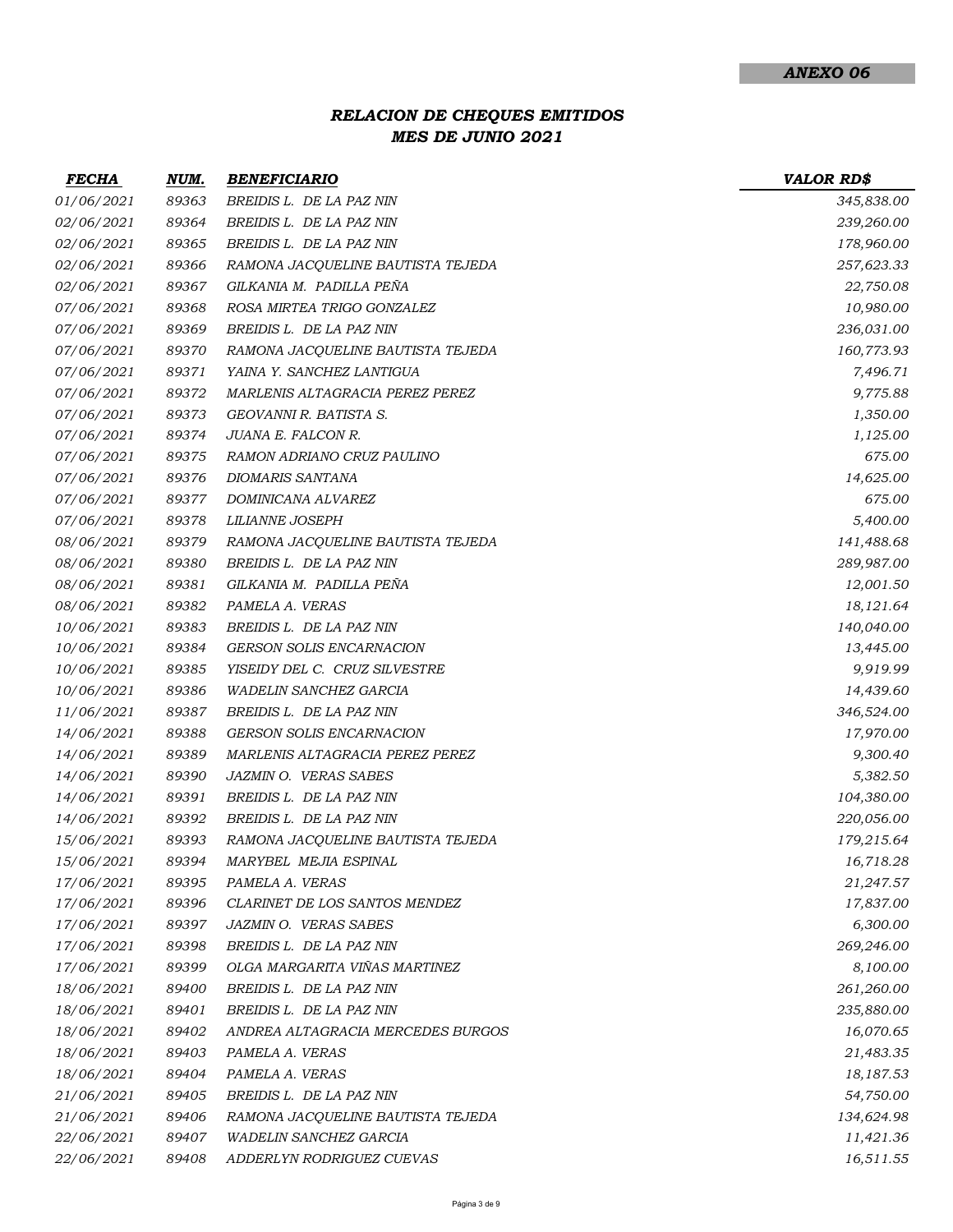| <i>22/06/2021</i> | 89409 | ADDERLYN RODRIGUEZ CUEVAS                                    | 16,657.67  |
|-------------------|-------|--------------------------------------------------------------|------------|
| 22/06/2021        | 89410 | <b>GERSON SOLIS ENCARNACION</b>                              | 10,099.60  |
| 23/06/2021        | 89411 | BREIDIS L. DE LA PAZ NIN                                     | 209,060.00 |
| 23/06/2021        | 89412 | <b>IVAN JOSE RODRIGUEZ ALONZO</b>                            | 8,631.15   |
| 23/06/2021        | 89413 | <b>WADELIN SANCHEZ GARCIA</b>                                | 8,166.00   |
| 23/06/2021        | 89414 | MARLENIS ALTAGRACIA PEREZ PEREZ                              | 4,600.00   |
| 24/06/2021        | 89415 | <b>GERSON SOLIS ENCARNACION</b>                              | 6,705.00   |
| 24/06/2021        | 89416 | <b>WADELIN SANCHEZ GARCIA</b>                                | 12,320.00  |
| 24/06/2021        | 89417 | WADELIN SANCHEZ GARCIA                                       | 13,155.40  |
| 24/06/2021        | 89418 | CLARINET DE LOS SANTOS MENDEZ                                | 13,751.96  |
| 24/06/2021        | 89419 | CARPETHOM SERVICIOS MÚLTIPLES, SRL                           | 31,350.00  |
| 25/06/2021        | 89420 | RAMONA JACQUELINE BAUTISTA TEJEDA                            | 243,236.48 |
| 25/06/2021        | 89421 | BREIDIS L. DE LA PAZ NIN                                     | 355,520.00 |
| 25/06/2021        | 89422 | BREIDIS L. DE LA PAZ NIN                                     | 61,420.00  |
| 25/06/2021        | 89423 | BREIDIS L. DE LA PAZ NIN                                     | 112,617.00 |
| 28/06/2021        | 89424 | LIGA DEP. ABORIGEN, INC. O RAFAEL FILIBERTO SAVIÑON PIMENTEL | 34,000.00  |
| 28/06/2021        | 89425 | CLUB DEPORTIVO, SOCIAL Y CULTURAL VILLA FRANCISCA INC.       | 5,000.00   |
| 28/06/2021        | 89426 | <b>JAVIER ERNESTO CALDERON HERNANDEZ</b>                     | 35,399.70  |
| 28/06/2021        | 89427 | JAVIER ERNESTO CALDERON HERNANDEZ                            | 20,059.20  |
| 28/06/2021        | 89428 | CARLOS SILVERIO NUÑEZ                                        | 328,186.69 |
| 28/06/2021        | 89429 | JULIO DEL ROSARIO MEJIA                                      | 6,250.00   |
| 28/06/2021        | 89430 | RAMONA MILANDA DIAZ PEREZ                                    | 10,000.00  |
| 28/06/2021        | 89431 | LUIS PIÑA LEBRON                                             | 6,300.00   |
| 28/06/2021        | 89432 | <b>MAYRA MINLLETY</b>                                        | 9,000.00   |
| 28/06/2021        | 89433 | LEONIDAS GARABITOS R. DE SOTO                                | 7,000.00   |
| <i>28/06/2021</i> | 89434 | ANA FRANCISCA MONTAS DUVERGE DE GARCIA                       | 15,000.30  |
| 28/06/2021        | 89435 | AYUNTAMIENTO MUNICIPAL DE SABANA IGLESIA                     | 6,000.00   |
| 28/06/2021        | 89436 | ANDREA BRUNILDA GUTIERREZ BELLO                              | 20,000.00  |
| 28/06/2021        | 89437 | ELBA ROSA CABRERA                                            | 3,000.00   |
| 28/06/2021        | 89438 | ROSA MIRTEA TRIGO GONZALEZ                                   | 5,490.00   |
| 28/06/2021        | 89439 | MAYRA HIDELFONZA UREÑA SANCHEZ                               | 6,300.00   |
| 28/06/2021        | 89440 | KELVIZ JOSE PARRA                                            | 40,500.00  |
| 28/06/2021        | 89441 | FRANCISCO ALEIXIS RODRIGUEZ PEREZ                            | 8,010.00   |
| <i>28/06/2021</i> | 89442 | ASOCIACION DOM. PARA EL DESARROLLO DE LA MUJER               | 33,000.00  |
| 28/06/2021        | 89443 | MANUEL ENRIQUE MARTINEZ ACEVEDO                              | 15,000.00  |
| 28/06/2021        | 89444 | LUCILA EDILIA ALCANTARA GRULLON                              | 12,000.00  |
| 28/06/2021        | 89445 | <b>MARCOS CASSO</b>                                          | 30,000.00  |
| 28/06/2021        | 89446 | NELSON ANTONIO JEREZ PAULINO                                 | 20,000.00  |
| 28/06/2021        | 89447 | VENTURA PEGUERO MARIA                                        | 6,795.00   |
| 28/06/2021        | 89448 | TERESA ONDINA HERNANDEZ MARTINEZ                             | 8,100.00   |
| 28/06/2021        | 89449 | <b>JUANA REYES</b>                                           | 4,000.00   |
| 28/06/2021        | 89450 | JULIAN RODRIGUEZ MATEO                                       | 4,000.00   |
| 28/06/2021        | 89451 | MARIA FRANCISCA ALCANTARA                                    | 1,000.00   |
| 28/06/2021        | 89452 | ROSA BAEZ DE FERRERAS                                        | 4,000.00   |
| 28/06/2021        | 89453 | LEDA MARIA FELIZ                                             | 3,600.00   |
| 28/06/2021        | 89454 | <b>MILADYS MATEO FLORIAN</b>                                 | 600.00     |
| <i>28/06/2021</i> | 89455 | JULIO ANIBAL CARVAJAL MEDINA                                 | 10,000.00  |
| 28/06/2021        | 89456 | EDWARD LEONIDAS PEREZ FERNANDEZ                              | 7,920.00   |
| 28/06/2021        | 89457 | MIGUEL ANGEL REYES PICHARDO                                  | 54,000.00  |
| <i>28/06/2021</i> | 89458 | TOMAS VICENTE DIAZ CACERES                                   | 50,000.00  |
| 28/06/2021        | 89459 | TOMAS VICENTE DIAZ CACERES                                   | 9,000.00   |
| 28/06/2021        | 89460 | MARGARITA ROSARIO HERNANDEZ                                  | 5,548.50   |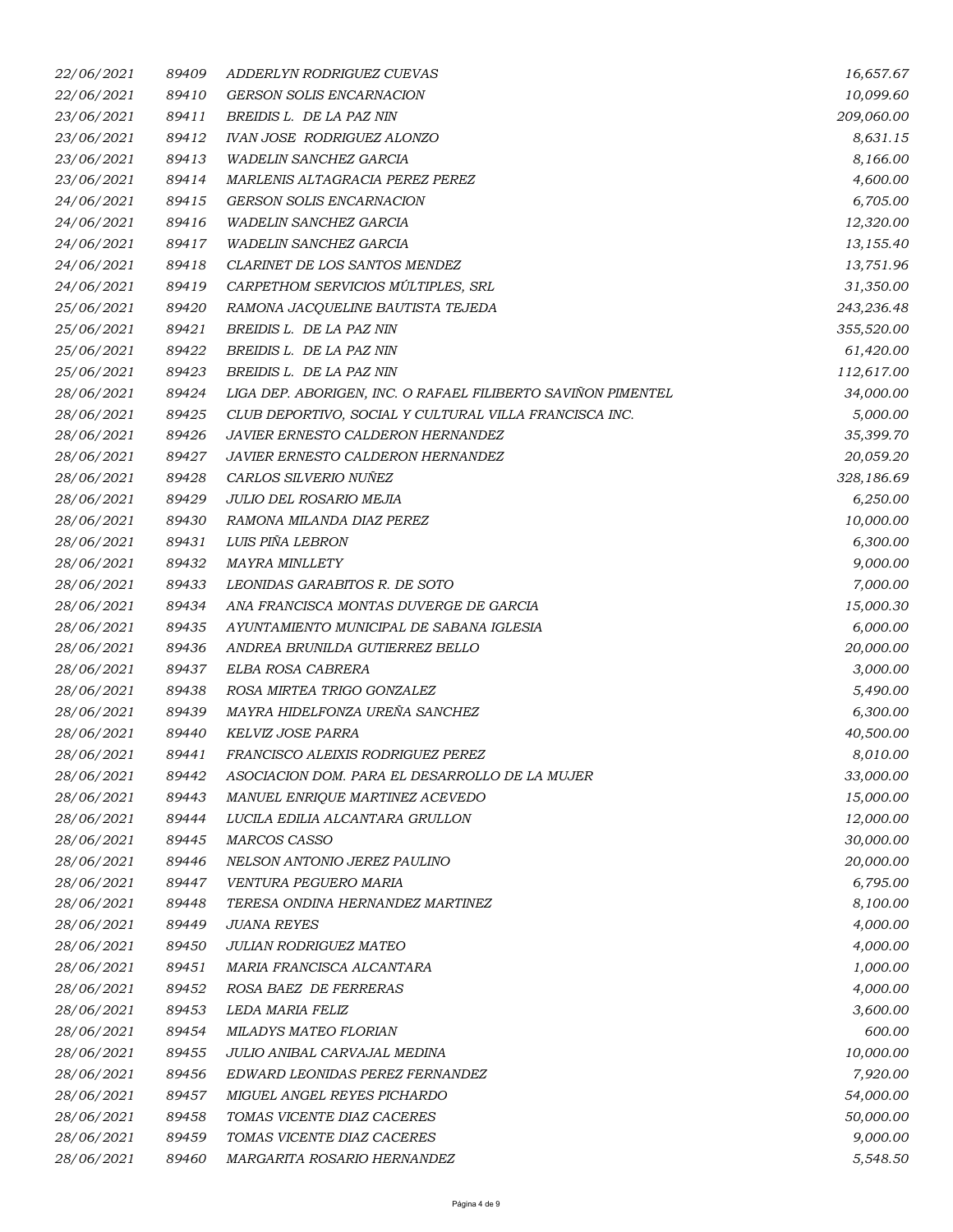| TOTAL RD\$ |       |                                       | 12,445,060.72   |
|------------|-------|---------------------------------------|-----------------|
| 30/06/2021 | 89482 | <b>COLECTOR DE IMPUESTOS INTERNOS</b> | 5, 143, 184. 51 |
| 30/06/2021 | 89481 | COLECTOR DE IMPUESTOS INTERNOS        | 629,430.91      |
| 30/06/2021 | 89480 | <b>CODIA</b>                          | 1,574.43        |
| 30/06/2021 | 89479 | FONDO DE LA CONSTRUCCION              | 15,744.24       |
| 30/06/2021 | 89478 | MARLENIS ALTAGRACIA PEREZ PEREZ       | 10,909.49       |
| 30/06/2021 | 89477 | ADDERLYN RODRIGUEZ CUEVAS             | 16,483.23       |
| 29/06/2021 | 89474 | JOSE ANTONIO HOLGUIN COLON            | 4,500.00        |
| 29/06/2021 | 89473 | MIGUEL ANTONIO CUEVAS BAEZ            | 31,686.26       |
| 29/06/2021 | 89472 | MARYBEL MEJIA ESPINAL                 | 18,346.56       |
| 29/06/2021 | 89471 | MARIA ANT. GUTIERREZ MOSQUEA          | 18,987.24       |
| 29/06/2021 | 89470 | BREIDIS L. DE LA PAZ NIN              | 142,030.00      |
| 29/06/2021 | 89469 | BREIDIS L. DE LA PAZ NIN              | 148,432.00      |
| 29/06/2021 | 89468 | CLARINET DE LOS SANTOS MENDEZ         | 20,767.05       |
| 29/06/2021 | 89467 | BREIDIS L. DE LA PAZ NIN              | 130,086.00      |
| 28/06/2021 | 89466 | CLARA JOSEFINA BUTTEN VARONA          | 5,400.00        |
| 28/06/2021 | 89465 | <b>CARLOS AMIRO FINKE</b>             | 8,000.00        |
| 28/06/2021 | 89464 | ANATOLIA TORIBIO ACOSTA DE CABREJA    | 5,400.00        |
| 28/06/2021 | 89463 | OLIMPIA DEL ROSARIO PENA PENA         | 7,000.00        |
| 28/06/2021 | 89462 | JOSE ANTONIO HOLGUIN COLON            | 4,500.00        |
| 28/06/2021 | 89461 | BIENVENIDO EVELINO NORMAN CORADIN     | 6,000.00        |

#### ANEXO 07

## RELACION NOTAS DE DEBITO MES DE JUNIO 2021

| <b>FECHA</b>      | NUM. | <b>DESCRIPCION</b>                                            | VALOR RD\$   |
|-------------------|------|---------------------------------------------------------------|--------------|
| <i>30/06/2021</i> | 596  | CARGO POR CONSUMO DE COMBUSTIBLE                              | 1,293,043.87 |
| <i>30/06/2021</i> | 597  | CARGO POR COMISIÓN MANEJO DE CUENTA                           | 175.00       |
| <i>30/06/2021</i> | 598  | CARGO POR COMISION 0.15% CORRESPONDIENTE AL MES DE JUNIO 2021 | 272,671.14   |
|                   |      | TOTAL RD\$                                                    | 1,565,890.01 |

#### ANEXO 08

## RELACION DE TRANSFERENCIAS DEBITO MES DE JUNIO 2021

| <b>FECHA</b>      | NUM. | <b>DESCRIPCION</b>                                                  | VALOR RD\$   |
|-------------------|------|---------------------------------------------------------------------|--------------|
| <i>01/06/2021</i> | 5953 | RHINA ALTAGRACIA PARRA MEJIA                                        | 259,322.03   |
| 01/06/2021        | 5954 | SOLUCIONES INTEGRALES DE SERVICIOS DE APOYO A LA SALUD SISALUD, SRI | 548,220.16   |
| 01/06/2021        | 5955 | COMPANIA DE LUZ Y FUERZA DE LAS TERRENAS S A                        | 1,061.68     |
| 01/06/2021        | 5956 | 7J ELECTRICOS Y SERVICIOS SRL                                       | 106, 134. 12 |
| 01/06/2021        | 5957 | KELVIN VILLANUEVA VARGAS                                            | 546.69       |
| 01/06/2021        | 5958 | <b>JUECES</b>                                                       | 433,323.17   |
| 01/06/2021        | 5959 | ELBIO MIGUEL MOREAUX VERAS                                          | 6,440.68     |
| <i>02/06/2021</i> | 5960 | SUNIX PETROLEUM S R L                                               | 237,405.00   |
| <i>02/06/2021</i> | 5961 | MOTO FRANCIS SRL                                                    | 8,559.58     |
| <i>02/06/2021</i> | 5962 | ROBERTO ELIAS MARTINEZ ROSARIO                                      | 27,000.00    |
| 02/06/2021        | 5963 | COMERCIAL SANTANA, SRL.                                             | 24,747.00    |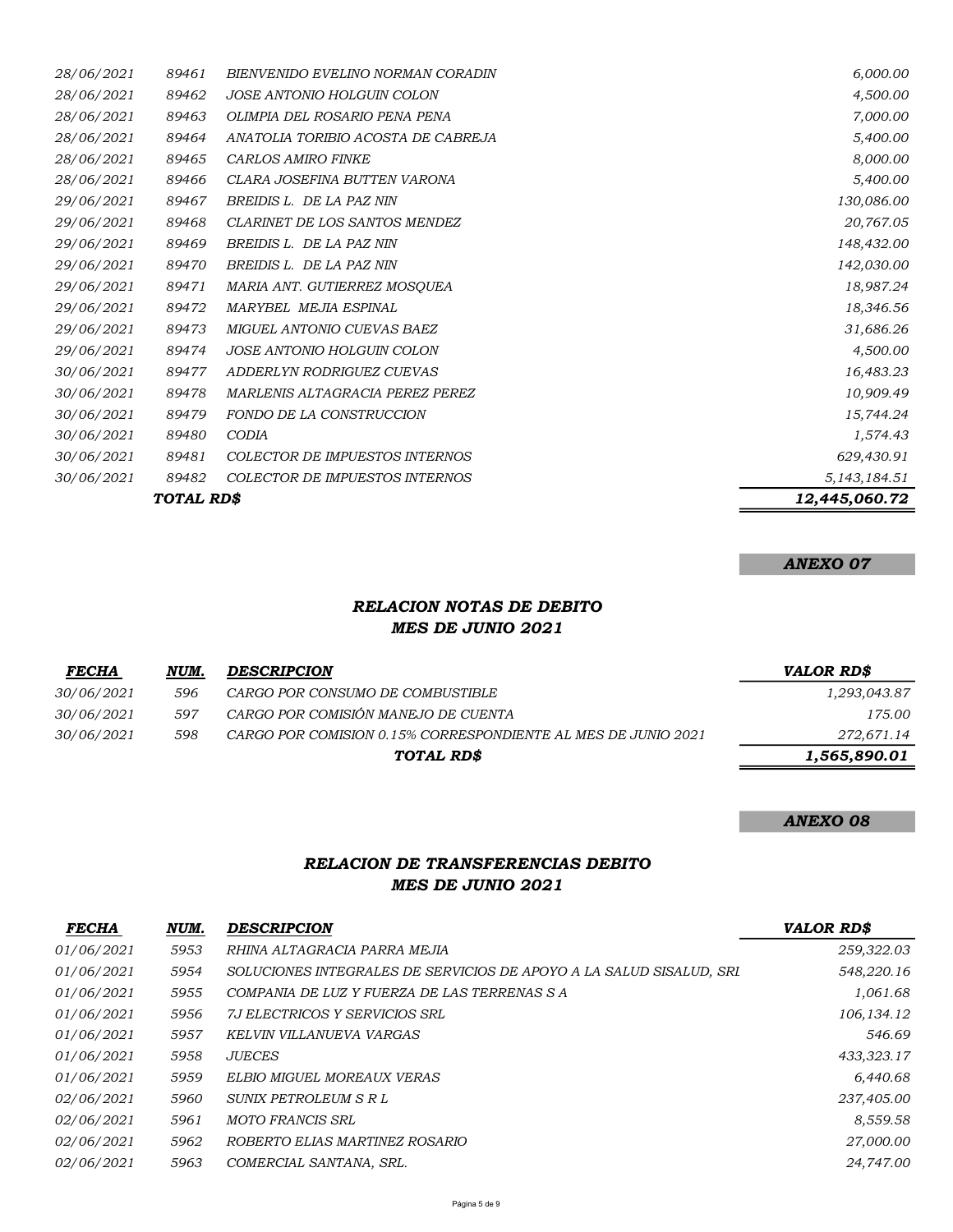| 02/06/2021 | 5964 | ROBERTO ELIAS MARTINEZ ROSARIO                                      | 9,000.00      |
|------------|------|---------------------------------------------------------------------|---------------|
| 04/06/2021 | 5965 | JUAN MIGUEL PEREZ VARGAS                                            | 198,000.00    |
| 07/06/2021 | 5966 | SUPER ESTACION DE SERVICIOS LA 1RA DEL SUR, SRL                     | 1,900.00      |
| 07/06/2021 | 5967 | DOLORES SAGRARIO FELIZ LUCIANO                                      | 40,500.00     |
| 07/06/2021 | 5968 | PLADENT SRL                                                         | 950,000.00    |
| 07/06/2021 | 5969 | XIOMARI VELOZ D' LUJO FIESTA, SRL                                   | 8,588.00      |
| 07/06/2021 | 5970 | CORPORACION ESTATAL DE RADIO Y TELEVISION                           | 19,057.64     |
| 07/06/2021 | 5971 | COMPANIA DOMINICANA DE TELEFONOS, S.A.                              | 36,562.50     |
| 07/06/2021 | 5972 | AGUA CRYSTAL, S. A.                                                 | 123,220.70    |
| 07/06/2021 | 5973 | AGENCIAS GENERALES SRL                                              | 25,353.39     |
| 07/06/2021 | 5974 | CORPORACION DE ACUEDUCTO Y ALCANTARILLADO DE SANTIAGO (CORAASAN     | 280,329.00    |
| 08/06/2021 | 5975 | BLAJIM SRL                                                          | 92,144.24     |
| 08/06/2021 | 5976 | GBM DOMINICANA S A                                                  | 1,221,532.41  |
| 08/06/2021 | 5977 | BANQUETES Y EVENTOS SUAREZ PUJALS SRL                               | 19,909.39     |
| 08/06/2021 | 5978 | SECURITY DEVELOPMENT CORPORATION, S. S., SRL                        | 3,228.00      |
| 08/06/2021 | 5979 | SOLUCIONES INTEGRALES DE SERVICIOS DE APOYO A LA SALUD SISALUD, SRI | 57,119.18     |
| 08/06/2021 | 5980 | AYUNTAMIENTO SANTO DOMINGO ESTE                                     | 19,494.00     |
| 08/06/2021 | 5981 | AYUNTAMIENTO MUNICIPAL DE BANI                                      | 4,085.00      |
| 08/06/2021 | 5982 | V ENERGY, S.A.                                                      | 34,200.00     |
| 08/06/2021 | 5983 | JOHNNY DIONISIO VERAS ROJAS                                         | 4,788.00      |
| 08/06/2021 | 5984 | PARQUE INDUSTRIAL DUARTE SRL                                        | 22,703.60     |
| 10/06/2021 | 5985 | CARLOS RAFAEL MESA CARTAGENA                                        | 13,500.00     |
| 10/06/2021 | 5986 | <b>BM SUPLIDORES ELECTRICOS SRL</b>                                 | 12,201.24     |
| 10/06/2021 | 5987 | SECURITY DEVELOPMENT CORPORATION, S. S., SRL                        | 3,228.00      |
| 11/06/2021 | 5988 | J J ELECTRIC, S. A.                                                 | 119,526.14    |
| 11/06/2021 | 5989 | NAUEL BOURTOKAN ZAHOURY                                             | 3,240.00      |
| 11/06/2021 | 5990 | INSTITUTO NACIONAL DE AGUAS POTABLES Y ALCANTARILLADOS              | 88,182.01     |
| 11/06/2021 | 5991 | ELBIO MIGUEL MOREAUX VERAS                                          | 6,440.68      |
| 11/06/2021 | 5992 | AYUNTAMIENTO MUNICIPAL DE MOCA                                      | 12,000.00     |
| 15/06/2021 | 5993 | ITCORP GONGLOSS, SRL                                                | 460,013.69    |
| 15/06/2021 | 5994 | CONSTRUCCIONES PENYMARTE, SRL                                       | 493,883.98    |
| 15/06/2021 | 5995 | PSICOLOGAS                                                          | 58,410.00     |
| 15/06/2021 | 5996 | BM SUPLIDORES ELECTRICOS SRL                                        | 18,622.40     |
| 15/06/2021 | 5997 | PSICOLOGOS                                                          | 49,500.00     |
| 15/06/2021 | 5998 | MAXIMO WINNAR PERALTA MELENDEZ                                      | 6,650.00      |
| 15/06/2021 | 5999 | SILOSA EIRL                                                         | 481,927.65    |
| 15/06/2021 | 6000 | KELVIN VILLANUEVA VARGAS                                            | 348.69        |
| 15/06/2021 | 6001 | MUEBLES OMAR, S. A.                                                 | 39,565.37     |
| 15/06/2021 | 6002 | OPEN CLEAN, SRL                                                     | 1,154,948.62  |
| 15/06/2021 | 6003 | COOPERATIVA DE SERV Y PRODUCCION MULT COOFALCONDO INC               | 13,965.00     |
| 15/06/2021 | 6004 | <b>JUECES</b>                                                       | 205,520.57    |
| 15/06/2021 | 6005 | ROGACI FINANCING & INVESTMENT SRL                                   | 459,618.89    |
| 15/06/2021 | 6006 | JUAN MANUEL GUERRERO DE JESUS                                       | 225,000.00    |
| 15/06/2021 | 6007 | EMPRESA DISTRIBUIDORA DE ELECTRICIDAD DEL ESTE, S. A.               | 2,659,615.51  |
| 15/06/2021 | 6008 | FUNDACION HEROES DE CONSTANZA MAIMON Y ESTERO HONDO                 | 400,000.00    |
| 15/06/2021 | 6009 | PERSONAL POR CIERTO TIEMPO                                          | 199,865.63    |
| 16/06/2021 | 6010 | VARGA S SERVICIOS DE CATERING, SRL                                  | 75,512.25     |
| 16/06/2021 | 6011 | REGISTRO INMOBILIARIO                                               | 45,666,666.66 |
| 16/06/2021 | 6012 | ROMAN PAREDES INDUSTRIAL SRL                                        | 48,307.50     |
| 16/06/2021 | 6013 | ESCUELA NACIONAL DE LA JUDICATURA                                   | 15,377,912.83 |
| 21/06/2021 | 6014 | SUPER ESTACION DE SERVICIOS LA 1RA DEL SUR, SRL                     | 1,900.00      |
| 21/06/2021 | 6015 | PERSONAL APOYO DE EQUIPOS DEPORTIVOS                                | 16,900.00     |
|            |      |                                                                     |               |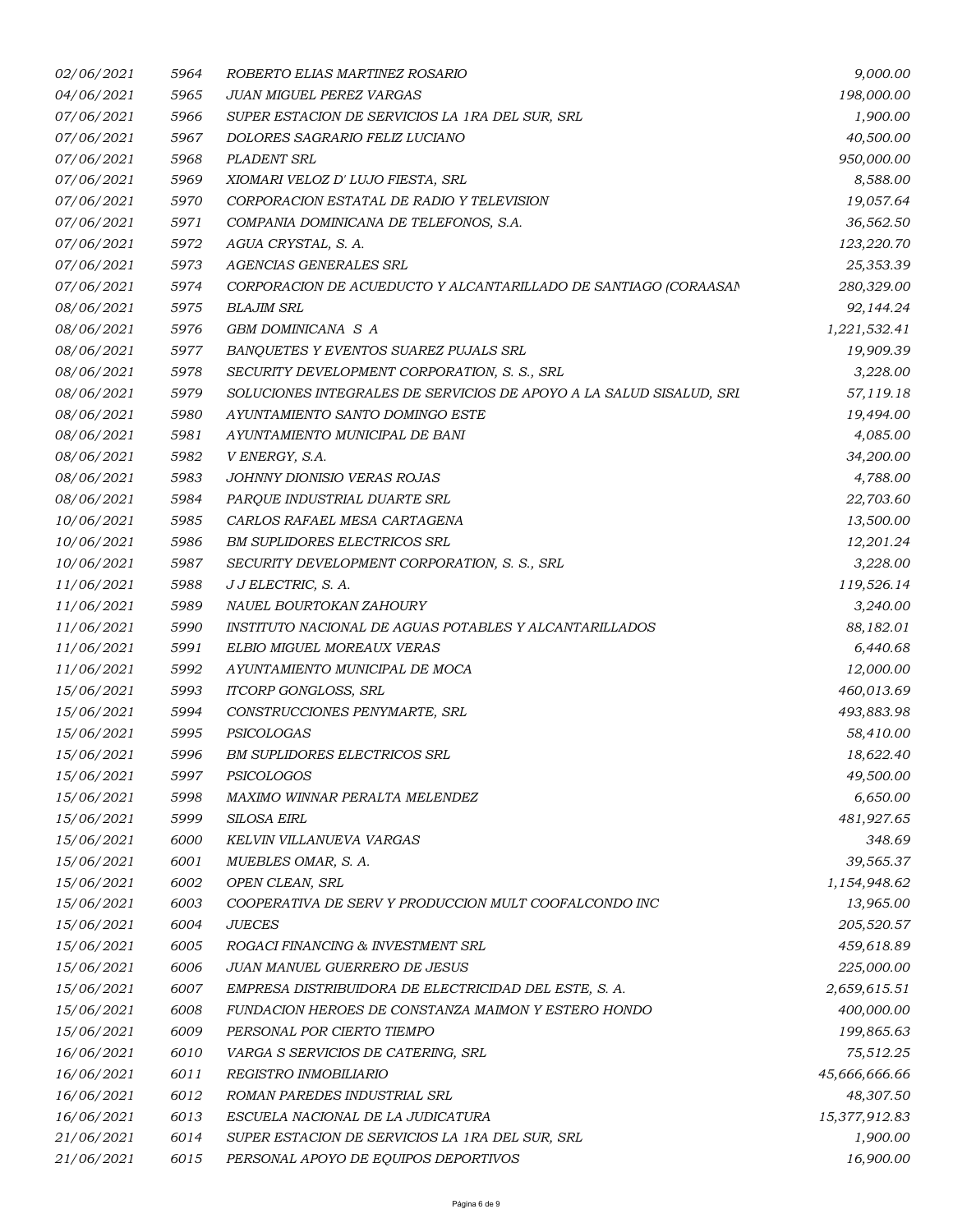| 21/06/2021 | 6016 | INTEGRANTES DEL CORO DEL PODER JUDICIAL                             | 63,000.00      |
|------------|------|---------------------------------------------------------------------|----------------|
| 21/06/2021 | 6017 | PERSONAL BENEFICIARIO DE AYUDA                                      | 252,161.36     |
| 21/06/2021 | 6018 | <b>ALGUACILES</b>                                                   | 13,632.50      |
| 21/06/2021 | 6019 | CONSEJO DEL PODER JUDICIAL                                          | 459,787,725.97 |
| 21/06/2021 | 6020 | <b>COFEMONT SRL</b>                                                 | 466,796.84     |
| 21/06/2021 | 6021 | ALTICE DOMINICANA S A                                               | 1,070,812.25   |
| 21/06/2021 | 6022 | EDESUR DOMINICANA, S. A.                                            | 4,709.44       |
| 21/06/2021 | 6023 | FRANCISCO MARTINEZ                                                  | 9,500.00       |
| 21/06/2021 | 6024 | WIND TELECOM, SA                                                    | 256,967.47     |
| 21/06/2021 | 6025 | AYUNTAMIENTO MUNICIPAL PUERTO PLATA                                 | 7,500.00       |
| 21/06/2021 | 6026 | EDESUR DOMINICANA, S. A.                                            | 5,861,723.64   |
| 21/06/2021 | 6027 | PARQUE INDUSTRIAL DUARTE SRL                                        | 593.91         |
| 23/06/2021 | 6028 | MUEBLES OMAR, S. A.                                                 | 102,046.80     |
| 23/06/2021 | 6029 | AGUA CRYSTAL, S. A.                                                 | 108,366.50     |
| 23/06/2021 | 6030 | MERCANTIL RAMI, SRL                                                 | 90,006.02      |
| 23/06/2021 | 6031 | <b>BM SUPLIDORES ELECTRICOS SRL</b>                                 | 502,443.20     |
| 23/06/2021 | 6032 | EDITORA DEL CARIBE, SA                                              | 28,364.26      |
| 23/06/2021 | 6033 | ECOQUIMICA RLP SRL                                                  | 172,223.30     |
| 23/06/2021 | 6034 | <b>JUECES</b>                                                       | 98,552.79      |
| 23/06/2021 | 6035 | <b>TECNAS EIRL</b>                                                  | 368,462.32     |
| 23/06/2021 | 6036 | COMPANIA DOMINICANA DE TELEFONOS, S.A.                              | 8,374,649.32   |
| 23/06/2021 | 6037 | GBM DOMINICANA S A                                                  | 1,543,978.90   |
| 23/06/2021 | 6038 | POST DIGITAL AGENCY NR SRL                                          | 91,460.00      |
| 23/06/2021 | 6039 | RIKLIN NELSON PEÑA TREMOLS                                          | 28,500.00      |
| 23/06/2021 | 6040 | PARQUE INDUSTRIAL DUARTE SRL                                        | 930,578.56     |
| 23/06/2021 | 6041 | HUMANO SEGUROS S A                                                  | 1,459,439.40   |
| 23/06/2021 | 6042 | HUMANO SEGUROS S A                                                  | 755,419.71     |
| 23/06/2021 | 6043 | WIND TELECOM, SA                                                    | 28,743.75      |
| 23/06/2021 | 6044 | CONSORCIO DE TARJETAS DOMINICANAS S A                               | 47,493.35      |
| 23/06/2021 | 6045 | DIONNIS DEL CARMEN TAVARES ESPINAL                                  | 11,020.00      |
| 24/06/2021 | 6046 | SERVICIOS EMPRESARIALES CANAAN SRL                                  | 100,276.71     |
| 24/06/2021 | 6047 | OPEN CLEAN, SRL                                                     | 1,154,948.62   |
| 24/06/2021 | 6048 | <b>ILESA SRL</b>                                                    | 327,508.75     |
| 24/06/2021 | 6049 | SOLUCIONES INTEGRALES DE SERVICIOS DE APOYO A LA SALUD SISALUD, SRI | 19,039.72      |
| 24/06/2021 | 6050 | 7J ELECTRICOS Y SERVICIOS SRL                                       | 2,440.80       |
| 24/06/2021 | 6051 | <b>GLODINET SRL</b>                                                 | 57,573.50      |
| 24/06/2021 | 6052 | CONTAINER TRAILER SERVICES CTS SRL                                  | 0.00           |
| 24/06/2021 | 6053 | INGRID M. PIMENTEL SANCHEZ                                          | 2,565.00       |
| 24/06/2021 | 6054 | <b>INCAMIL SRL</b>                                                  | 35,501.52      |
| 24/06/2021 | 6055 | <b>MADEINSA SRL</b>                                                 | 1,250,899.06   |
| 24/06/2021 | 6056 | SOLUCIONES INTEGRALES DE SERVICIOS DE APOYO A LA SALUD SISALUD, SRI | 19,039.72      |
| 24/06/2021 | 6057 | WILFRIDO SUERO DIAZ                                                 | 5,400.00       |
| 24/06/2021 | 6058 | PARQUE INDUSTRIAL DUARTE SRL                                        | 71,274.24      |
| 24/06/2021 | 6059 | <b>COFEMONT SRL</b>                                                 | 997,435.16     |
| 25/06/2021 | 6060 | JUAN MANUEL GUERRERO DE JESUS                                       | 225,000.00     |
| 25/06/2021 | 6061 | PAPELES COMERCIALES DIANA, SA                                       | 2,647,503.81   |
| 25/06/2021 | 6062 | XIOMARI VELOZ D' LUJO FIESTA, SRL                                   | 73,822.90      |
| 25/06/2021 | 6063 | GRUPO ROSA TMS SRL                                                  | 71,250.00      |
| 25/06/2021 | 6064 | <b>LUIS ALBERTO REY</b>                                             | 229,999.91     |
| 25/06/2021 | 6065 | CORPORACION DEL ACUEDUCTO Y ALCANTARILLADO DE STO. DGO. (CAASD) (S. | 4,940.00       |
| 25/06/2021 | 6066 | HUMANO SEGUROS S A                                                  | 50,918,515.37  |
| 25/06/2021 | 6067 | MIGUEL HERNANDEZ GALINDO                                            | 256,047.50     |
|            |      |                                                                     |                |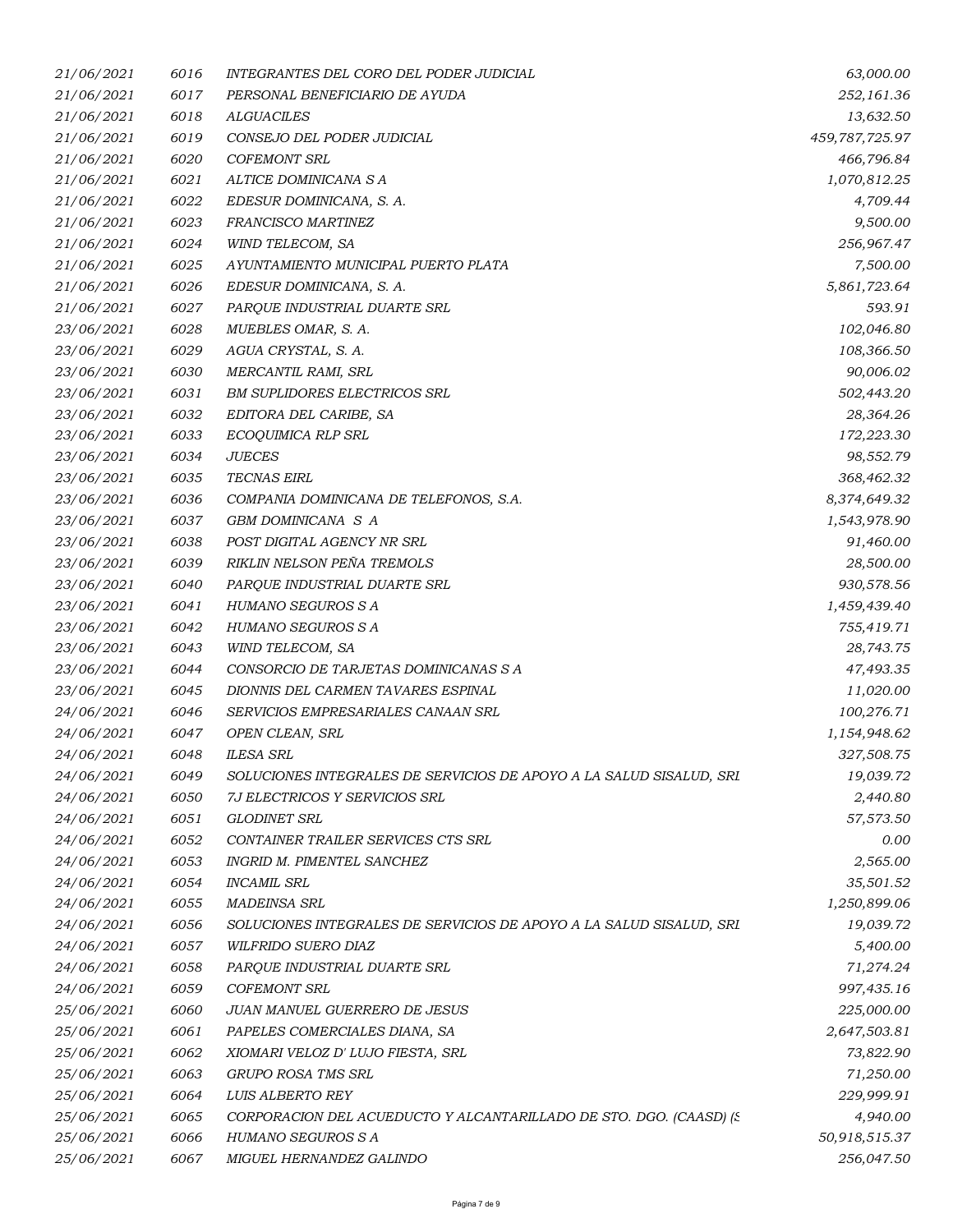| 25/06/2021        | 6068 | COMPU LETRAS DESIGNS SRL                                    | 16,102.50    |
|-------------------|------|-------------------------------------------------------------|--------------|
| 25/06/2021        | 6069 | PARQUE INDUSTRIAL DUARTE SRL                                | 61,909.36    |
| 25/06/2021        | 6070 | PASANTIAS DIRECCION DE ANALISIS Y POLITICAS PUBLICAS        | 30,000.00    |
| 25/06/2021        | 6071 | EDESUR DOMINICANA, S. A.                                    | 5,700.00     |
| 28/06/2021        | 6072 | AUTO SUPER FRIO M&S EIRL                                    | 11,943.60    |
| 28/06/2021        | 6073 | WENDY MIGUELINA OSORIO RODRIGUEZ                            | 175,500.00   |
| 28/06/2021        | 6074 | CENTRO AUTOMOTRIZ DURAN SRL                                 | 317,958.00   |
| 28/06/2021        | 6075 | SERVICIOS EMPRESARIALES CANAAN SRL                          | 100,276.71   |
| 28/06/2021        | 6076 | INSTITUTO NACIONAL DE AGUAS POTABLES Y ALCANTARILLADOS      | 88,182.01    |
| 28/06/2021        | 6077 | <b>BACHIPLANES MODERNOS, SRL</b>                            | 14,958.37    |
| 28/06/2021        | 6078 | MAXIMO WINNAR PERALTA MELENDEZ                              | 7,315.00     |
| 28/06/2021        | 6079 | IT GLOBAL ENTERPRISE SERVICES, INC                          | 1,509,675.48 |
| 28/06/2021        | 6080 | COMPANIA DE LUZ Y FUERZA DE LAS TERRENAS S A                | 3,604.19     |
| 28/06/2021        | 6081 | AYUNTAMIENTO MUNICIPAL BARAHONA                             | 6,000.00     |
| <i>28/06/2021</i> | 6082 | EDITORA DEL CARIBE, SA                                      | 55,869.01    |
| 28/06/2021        | 6083 | AYUNTAMIENTO MUNICIPAL DE MOCA                              | 12,000.00    |
| 29/06/2021        | 6084 | CONTAINER TRAILER SERVICES CTS SRL                          | 40,680.00    |
| 29/06/2021        | 6085 | JOSE SALVADOR ALMONTE HERNANDEZ O BELKY SALDIVAR DE LA CRUZ | 7,500.00     |
| 29/06/2021        | 6086 | LUIS GERMAN ROSARIO GARCIA                                  | 5,400.00     |
| 29/06/2021        | 6087 | BOLIVIA MELO SEGURA DE BALLAST                              | 4,000.00     |
| 29/06/2021        | 6088 | PAUL BELLO NAVARRO                                          | 12,500.00    |
| 29/06/2021        | 6089 | THELMA ACOSTA BATISTA DE PEÑA                               | 5,000.00     |
| 29/06/2021        | 6090 | PEDRO ANTONIO MANCEBO NIN                                   | 6,000.00     |
| 29/06/2021        | 6091 | ANDREA VICTORVINA FERNANDEZ ROJAS                           | 15,000.00    |
| 29/06/2021        | 6092 | SONIA ALTAGRACIA CEDENO                                     | 19,999.80    |
| 29/06/2021        | 6093 | NORBERTO REMIGIO GUERRERO NATERA                            | 11,500.00    |
| 29/06/2021        | 6094 | CARMELO CEDEÑO MEJIA                                        | 14,000.00    |
| 29/06/2021        | 6095 | CELESTE A. AYBAR DE VARGAS                                  | 5,499.90     |
| 29/06/2021        | 6096 | FABIA ROQUE HERNANDEZ                                       | 10,000.00    |
| 29/06/2021        | 6097 | ABEL GONZALEZ RAPOSO                                        | 18,675.00    |
| 29/06/2021        | 6098 | MINERVA ALTAGRACIA PEÑA                                     | 3,501.00     |
| 29/06/2021        | 6099 | JOSE RAMON DE LA CRUZ                                       | 19,998.00    |
| 29/06/2021        | 6100 | SIOUIO NG DE LA ROSA                                        | 35,000.00    |
| 29/06/2021        | 6101 | <i>ADRIANO RONDON</i>                                       | 6,500.00     |
| 29/06/2021        | 6102 | BESTHEDA ANTONIA OLIVO FERNANDEZ                            | 8,500.00     |
| 29/06/2021        | 6103 | ANTONIO ELAGUITO SERRATA JIMENEZ                            | 6,750.00     |
| 29/06/2021        | 6104 | BERNARDA POLANCO LAMí,                                      | 5,998.50     |
| 29/06/2021        | 6105 | GABRIEL ENMANUEL HURTADO SANTOS,                            | 20,999.79    |
| 29/06/2021        | 6106 | ANIBAL CALVO ROMAN                                          | 6,000.00     |
| 29/06/2021        | 6107 | AQUINO CUEVAS GONZALEZ                                      | 7,200.00     |
| 29/06/2021        | 6108 | ADA YILDA FORTUNA REYES                                     | 7,000.00     |
| 29/06/2021        | 6109 | PLINIO VICENTE MONTERO                                      | 8,100.00     |
| 29/06/2021        | 6110 | SANTIAGO SIME                                               | 7,999.20     |
| 29/06/2021        | 6111 | ELISABETH MARGARET BAEZ PEREZ                               | 7,200.00     |
| 29/06/2021        | 6112 | RAFAEL ANTONIO SANTANA ALBUEZ                               | 11,999.70    |
| 29/06/2021        | 6113 | FELIX SOSA MEJIA                                            | 360,375.57   |
| 29/06/2021        | 6114 | NORXIN MODESTO ALONSO DIAZ                                  | 43,000.00    |
| 29/06/2021        | 6115 | RAFAELA MONTILLA DE PEREZ                                   | 6,000.00     |
| 29/06/2021        | 6116 | PASCUAL CABRAL SANTA                                        | 4,050.00     |
| 29/06/2021        | 6117 | JOSE ALT. BAEZ PIMENTEL                                     | 3,750.00     |
| 29/06/2021        | 6118 | ALBERTO CHAHIN MUFFDY                                       | 24,000.00    |
| 29/06/2021        | 6119 | <b>FULGENCIO MARCELO ABREU</b>                              | 20,000.00    |